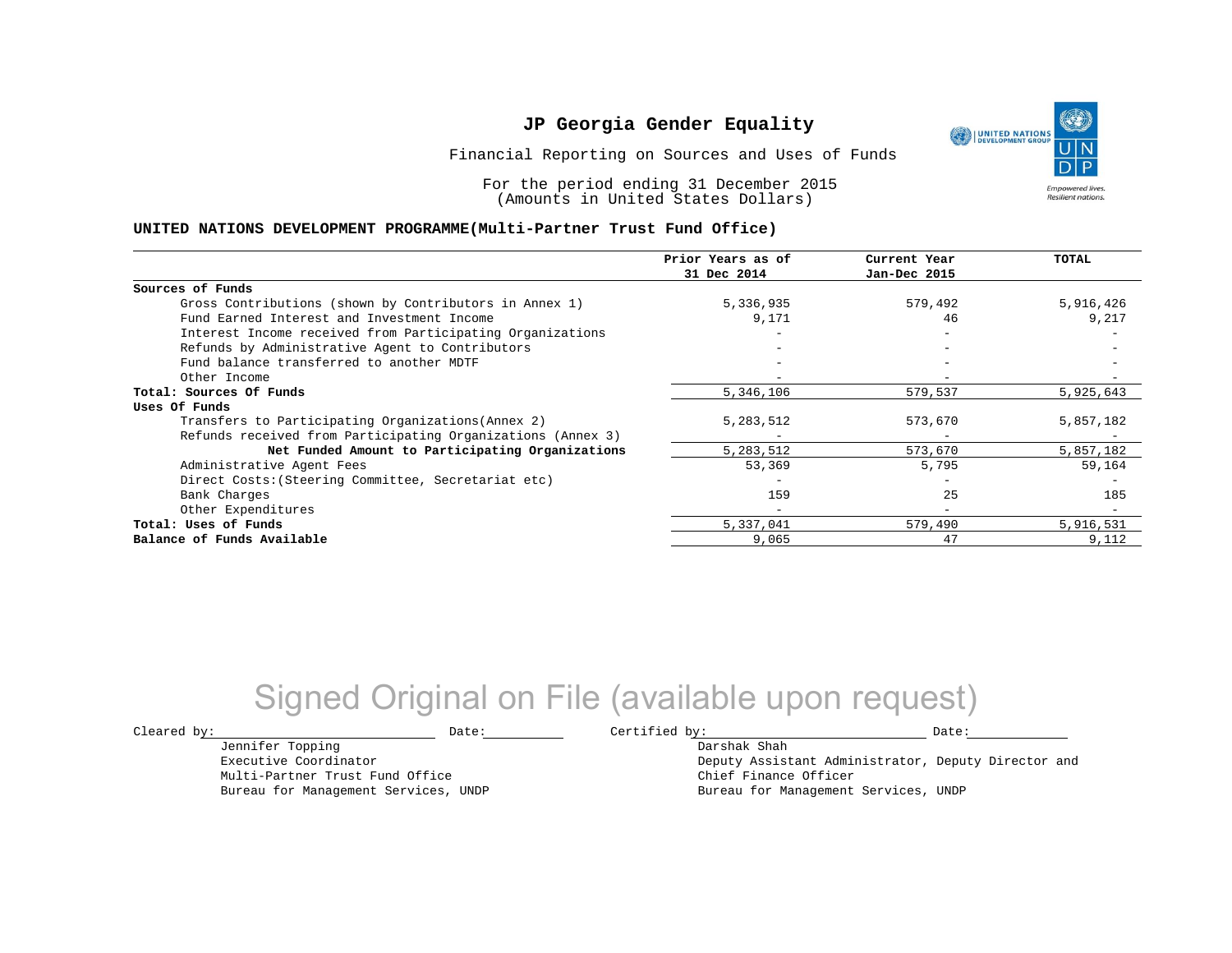

Financial Reporting on Sources and Uses of Funds

For the period ending 31 December 2015 (Amounts in United States Dollars)

### **UNITED NATIONS DEVELOPMENT PROGRAMME(Multi-Partner Trust Fund Office)**

**Annex - 1: Gross Contributions**

|                                | Prior Years as of | Current Year | TOTAL     |
|--------------------------------|-------------------|--------------|-----------|
|                                | 31 Dec 2014       | Jan-Dec 2015 |           |
| Contributors                   |                   |              |           |
| SWEDISH INT'L DEVELOPMENT COOP | 5,336,935         | 579,492      | 5,916,426 |
| Total: Contributions           | 5,336,935         | 579,492      | 5,916,426 |

# Signed Original on File (available upon request)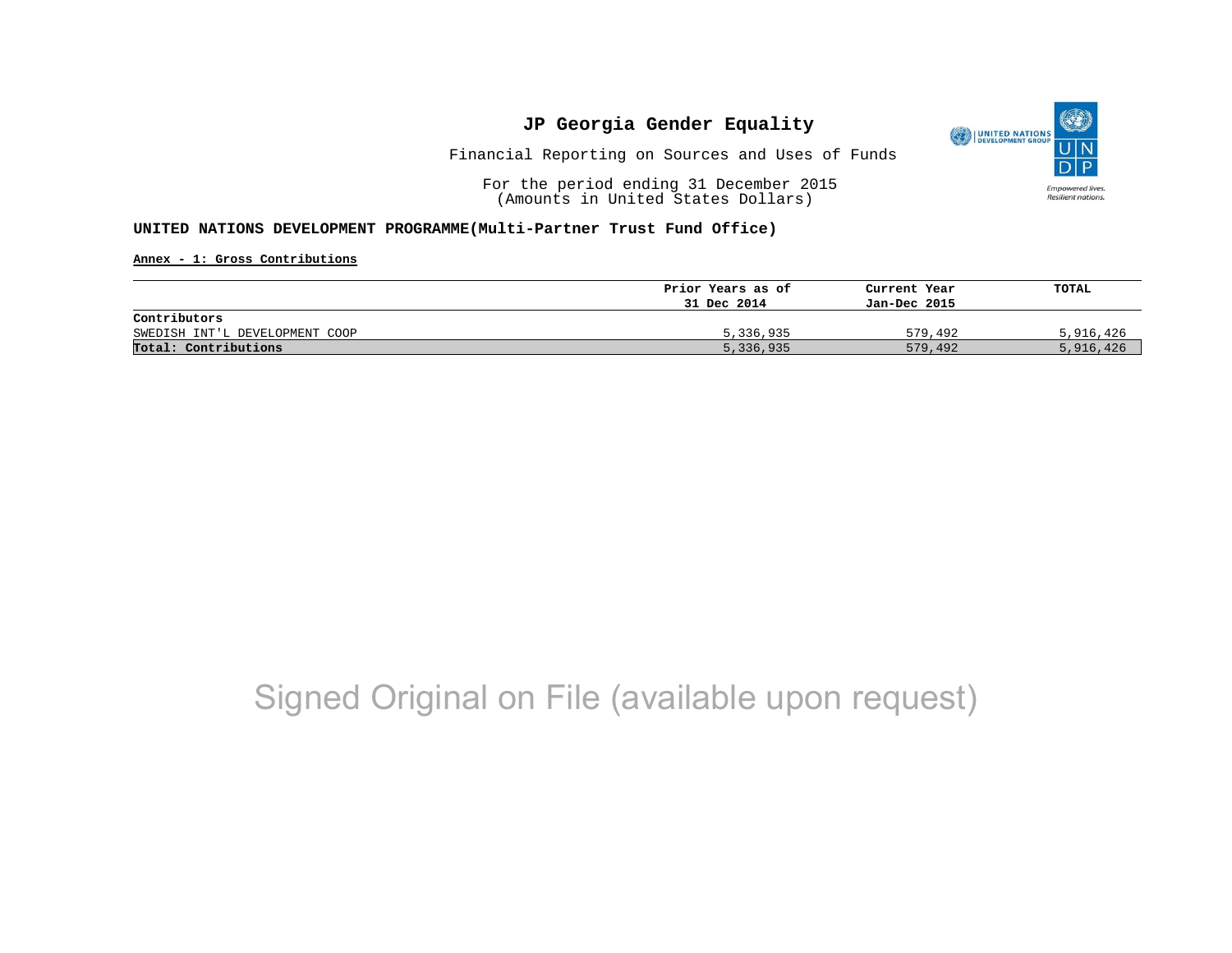

Financial Reporting on Sources and Uses of Funds

For the period ending 31 December 2015 (Amounts in United States Dollars)

### **UNITED NATIONS DEVELOPMENT PROGRAMME(Multi-Partner Trust Fund Office)**

### **Annex - 2: Transfers to Participating Organizations**

|                                                | Prior Years as of | Current Year | TOTAL     |
|------------------------------------------------|-------------------|--------------|-----------|
|                                                | 31 Dec 2014       | Jan-Dec 2015 |           |
| UNDP                                           | 2,206,002         | 240,081      | 2,446,083 |
| <b>UNFPA</b>                                   | 845,330           | 91,787       | 937,117   |
| UNWOMEN                                        | 2,232,180         | 241,802      | 2,473,982 |
| Total Transfers to Participating Organizations | 5,283,512         | 573,670      | 5,857,182 |

# Signed Original on File (available upon request)